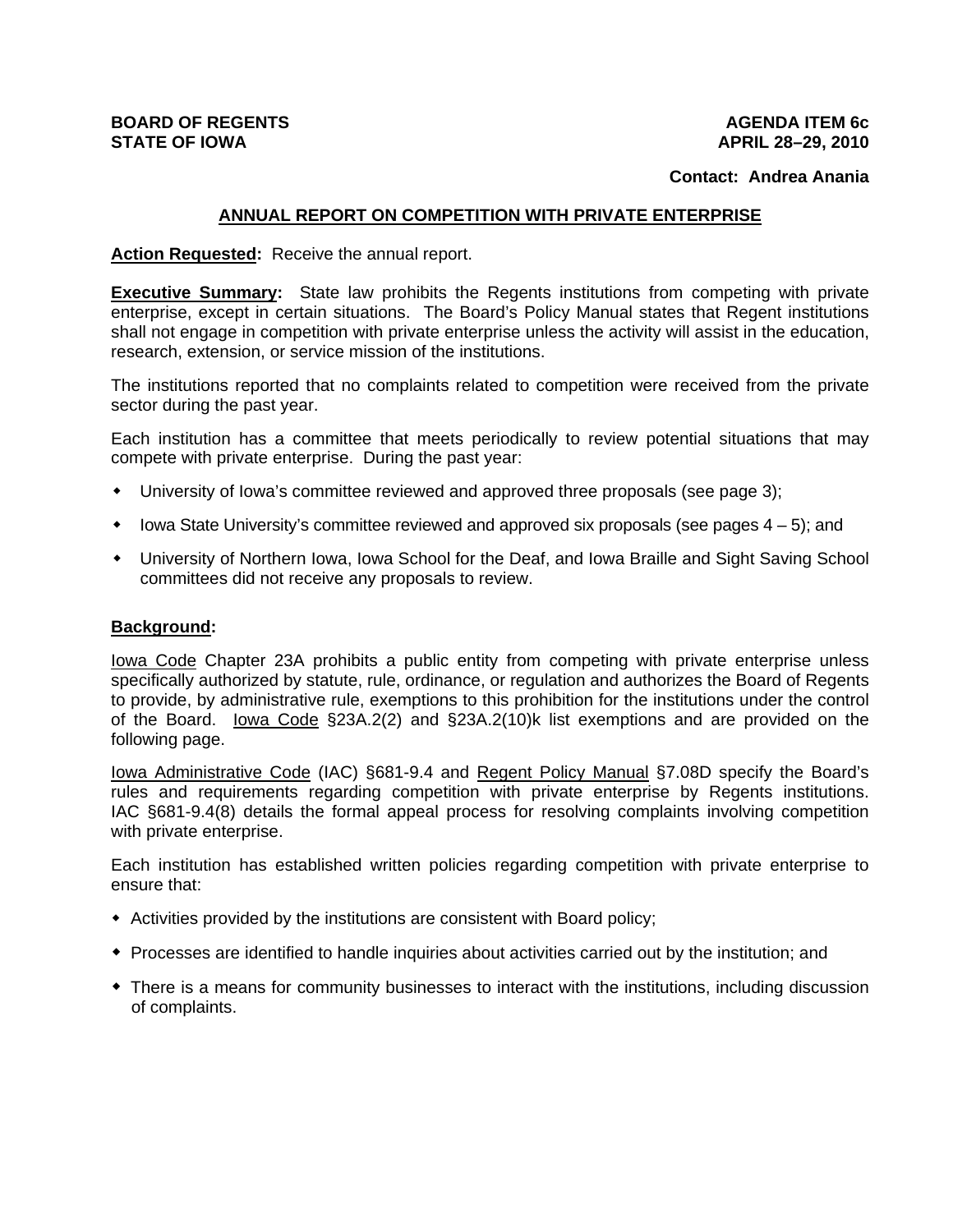# **Exemptions from Competition with Private Enterprise**

**Iowa Code §23A.2(2)** The Board of Regents may, by rule, provide for exemption from the application of this chapter for any of the following:

- a. Goods and services that are directly and reasonably related to the educational mission of an institution or school.
- b. Goods and services offered only to students, employees, or guests of the institution or school and which cannot be provided by private enterprise at the same or lower cost.
- c. Use of vehicles owned by the institution or school for charter trips offered to the public, or to full, part-time, or temporary students.
- d. Durable medical equipment or devices sold or leased for use off premises of an institution, school, or University of Iowa Hospitals or Clinics.
- e. Goods or services which are not otherwise available in the quantity or quality required by the institution or school.
- f. Telecommunications other than radio or television stations.
- g. Sponsoring or providing facilities for fitness and recreation.
- h. Food service and sales.
- i. Sale of books, records, tapes, software, educational equipment, and supplies.

**Iowa Code §23A.2(10)k**  This chapter does not apply to any of the following on-campus activities of an institution or school under the control of the Board of Regents:

- (1) Residence halls.
- (2) Student transportation, exceptions noted in §23A.2(2)(c).
- (3) Overnight accommodations for participants in programs of the institution or school, visitors to the institution or school, parents, and alumni.
- (4) Sponsoring or providing facilities for cultural and athletic events.
- (5) Items displaying the emblem, mascot, or logo of the institution or school, or that otherwise promote the identity of the institution or school and its programs.
- (6) Souvenirs and programs relating to events sponsored by or at the institution or school.
- (7) Radio and television stations.
- (8) Services to patients and visitors at the University of Iowa Hospitals and Clinics, exceptions noted in §23A.2(2)(d).
- (9) Goods, products, or professional services which are produced, created, or sold incidental to the schools' teaching, research, and extension missions.
- (10) Services to the public at the Iowa State University College of Veterinary Medicine.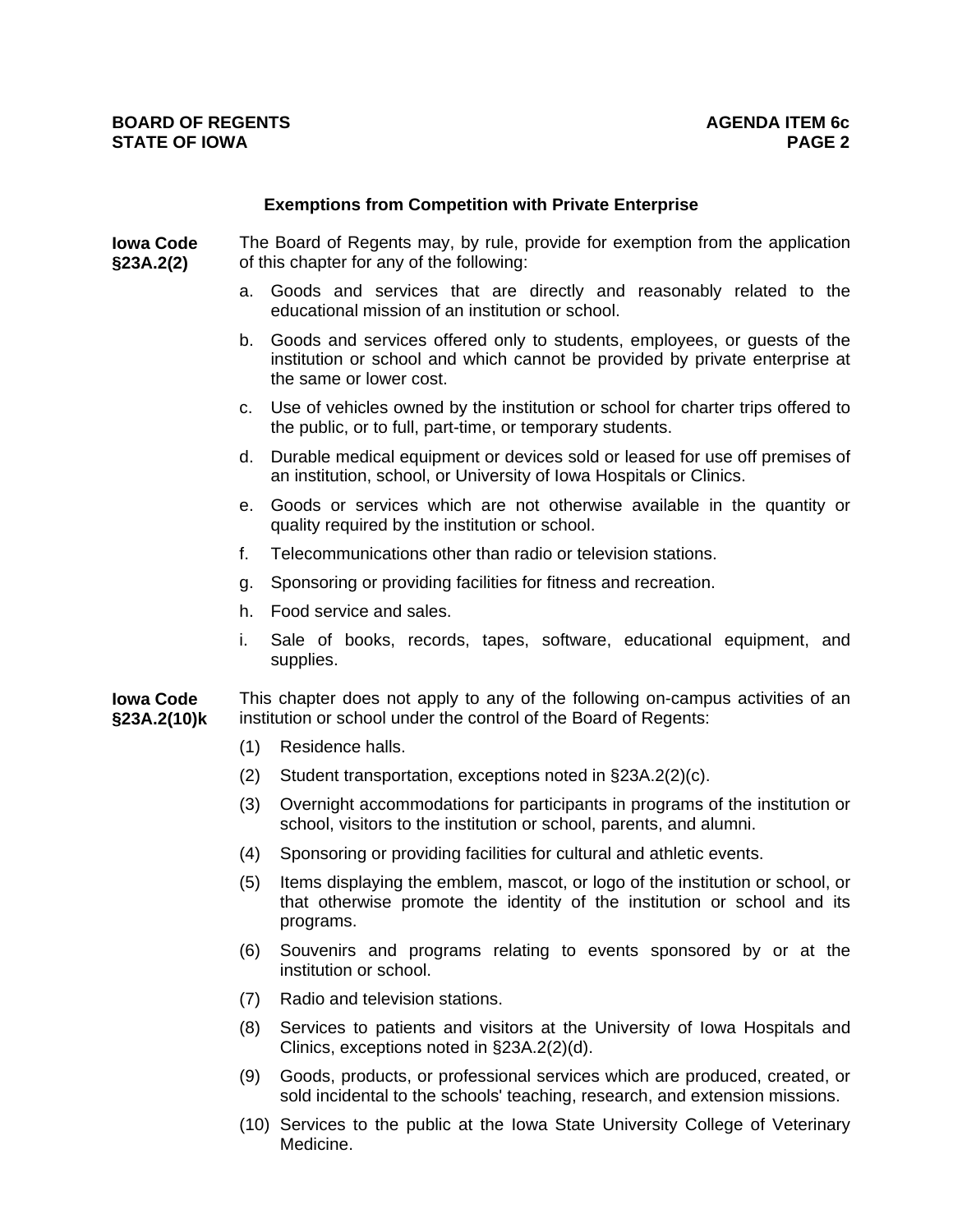# **UNIVERSITY OF IOWA**

#### **BOWLING LANES**

Students have requested bowling lanes on campus. A proposal was brought forward to install bowling lanes for the primary benefit of the campus community, mainly students. The two potential locations include: (1) the Field House in space currently occupied by the swimming pool; and (2) the Iowa Memorial Union (IMU) Ground Floor.

The lowa Code and the lowa Administrative Code exempt fitness and recreation from the prohibition against competition with private enterprise:

- lowa Code  $23A.2(2)(g)$  The state board of regents or a school corporation may, by rule, provide for exemption from the application of this chapter for any of the following: (g) sponsoring or providing facilities for fitness and recreation.
- $\bullet$  lowa Administrative Code 9.4(6) Exemptions. The state board of regents exempts the following activities from the prohibition against competition with private enterprise: (g) Facilities, programs, and associated support services for fitness and recreation initiated and maintained primarily for the benefit of students, faculty, and staff.

After discussion and review of relevant statutes, policies, and administrative rules, the Committee recommended that the proposal be approved by Vice President True.

### **CAMPUS RECREATION WELLNESS CENTER (CRWC)**

The CRWC, which is currently under construction, is intended for the benefit of the campus community – mainly students and employees. A proposal brought forward addressed the CRWC and its membership fee structure. SUI anticipates that the majority of memberships will be students. Other campus recreation and exercise facilities currently exist that are available for students, employees, and the community.

Iowa Code 23A.2(2)(g) and Iowa Administrative Code 9.4(6) is also relevant to this proposal. Exemptions for fitness and recreation contain no reference to membership fees or costs for facility access.

After discussion and review of relevant statutes, policies, and administrative rules, the Committee recommended that: (1) the proposed CRWC membership fee structure be approved by Vice President True; and (2) Recreational Services should set a goal to issue less than 1,000 community memberships in any fiscal year. If community membership exceeds that threshold during the first 12 months, the membership structure should be revisited.

## **IOWA FLYERS**

In September of 2009, the Committee received a request with respect to the Iowa Flyers, a competitive swim club formed by the Division of Recreational Services. In November of 2009, SUI received a written complaint from the Iowa City Eels Swim Club (ICESC).

Following consultation with the Iowa Attorney General's Office, SUI's General Counsel's Office advised the Committee that, because ICESC, a non-profit corporation, did not meet the statutory definition of a private enterprise, Chapter 23A (Noncompetition by Government) did not apply; the complaint was outside the purview of the Committee.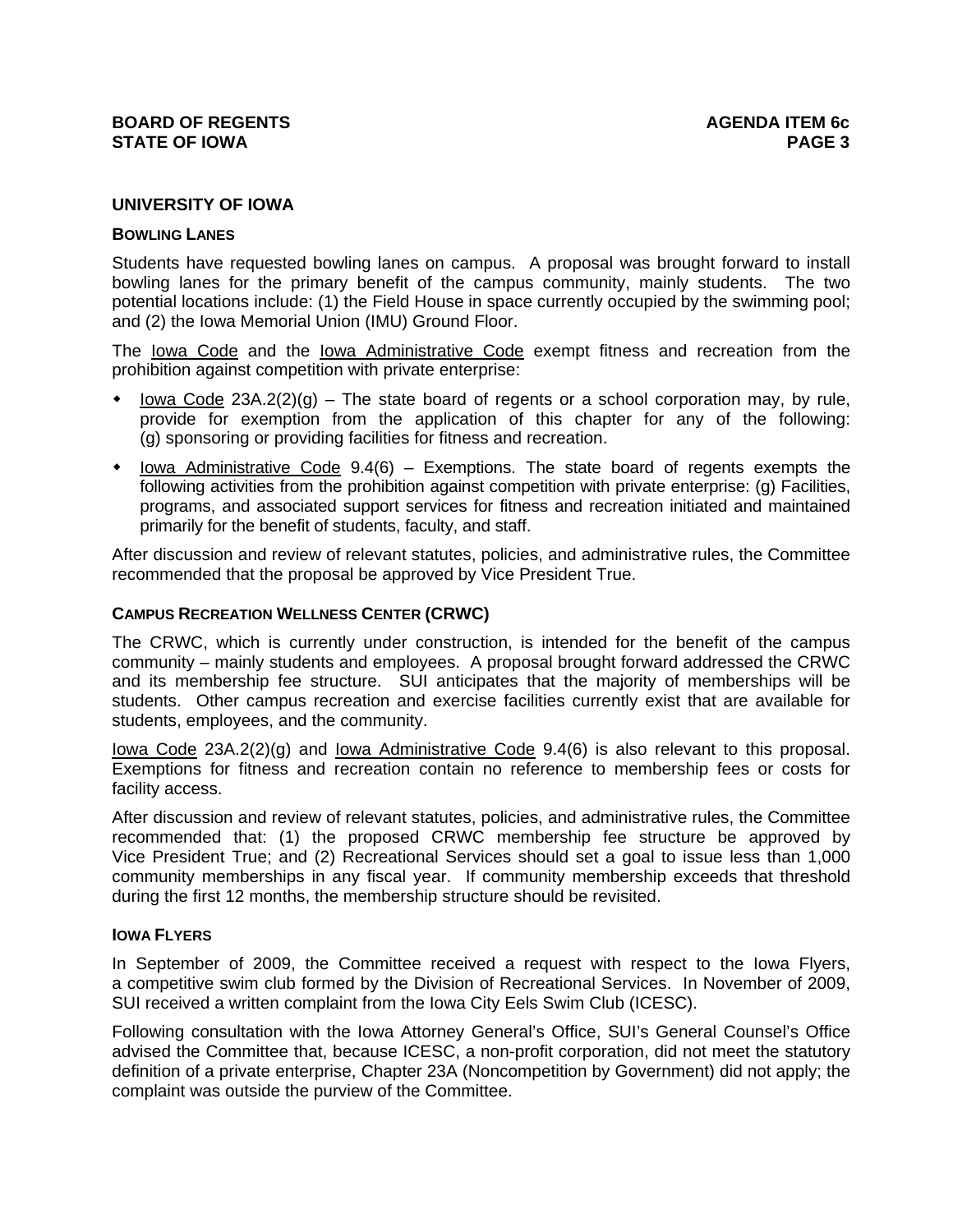# **UNIVERSITY OF IOWA** *(continued)*

# **FOLLOW-UP FROM THE 2007 APPROVAL OF THE DEPARTMENT OF OPHTHALMOLOGY AND VISUAL SCIENCES (DOVS) ESTABLISHMENT OF AN OPTICAL SHOP AT UIHC**

The optical shop was subject to services being limited to UI Healthcare patients and University of Iowa employees and their dependents, and that the Department set a goal that 5% or less of all filled prescriptions are those written by ophthalmologists, optometrists, or opticians not affiliated with the University.

DOVS was to provide this information to the Committee following at least 12 months of service by the optical shop. Information provided in June of 2009 documented that: (1) 4.95% of all prescriptions processed by the optical shop were written by outside providers; and (2) 1-2% of services provided at the optical shop were to individuals who were not UI Healthcare patients or University employees and their dependents.

## **IOWA STATE UNIVERSITY**

### **DOUBLE HAPLOID FACILITY (DHF)**

ISU's DHF: (1) provides undergraduate and graduate students with training and education on corn plant breeding technology; and (2) helps researchers more efficiently develop experimental populations for genetic imaging studies.

A licensing agreement with a German university permits ISU's use of a more efficient and predictable double haploid inducing process, which has enhanced demand for DHF services from several universities and private companies.

The Committee approved sales to external entities because services using this technology are not currently available anywhere else in the United States.

#### **DIVERSITY TRAINING**

ISU's Equal Opportunity and Diversity (EOD) office has offered cultural diversity and sensitivity training for several years.

The United States Department of Agriculture (USDA) contacted EOD and asked if it would be willing to provide training in Ames for approximately 300 USDA employees.

Prior to considering this request, ISU asked whether the USDA had previously acquired services from the private sector in Iowa. The USDA said no, but that there had been contacts made in other states.

ISU reports that the University has had similar requests from the City of Ames Community Schools, the Ames Police Department, and a few non-profit entities.

The Committee concluded that ISU's cultural diversity and sensitivity training is already tailored to governmental entities and would not take existing business from the private sector, and approved the sale of training to governmental and non-profit entities for a fee.